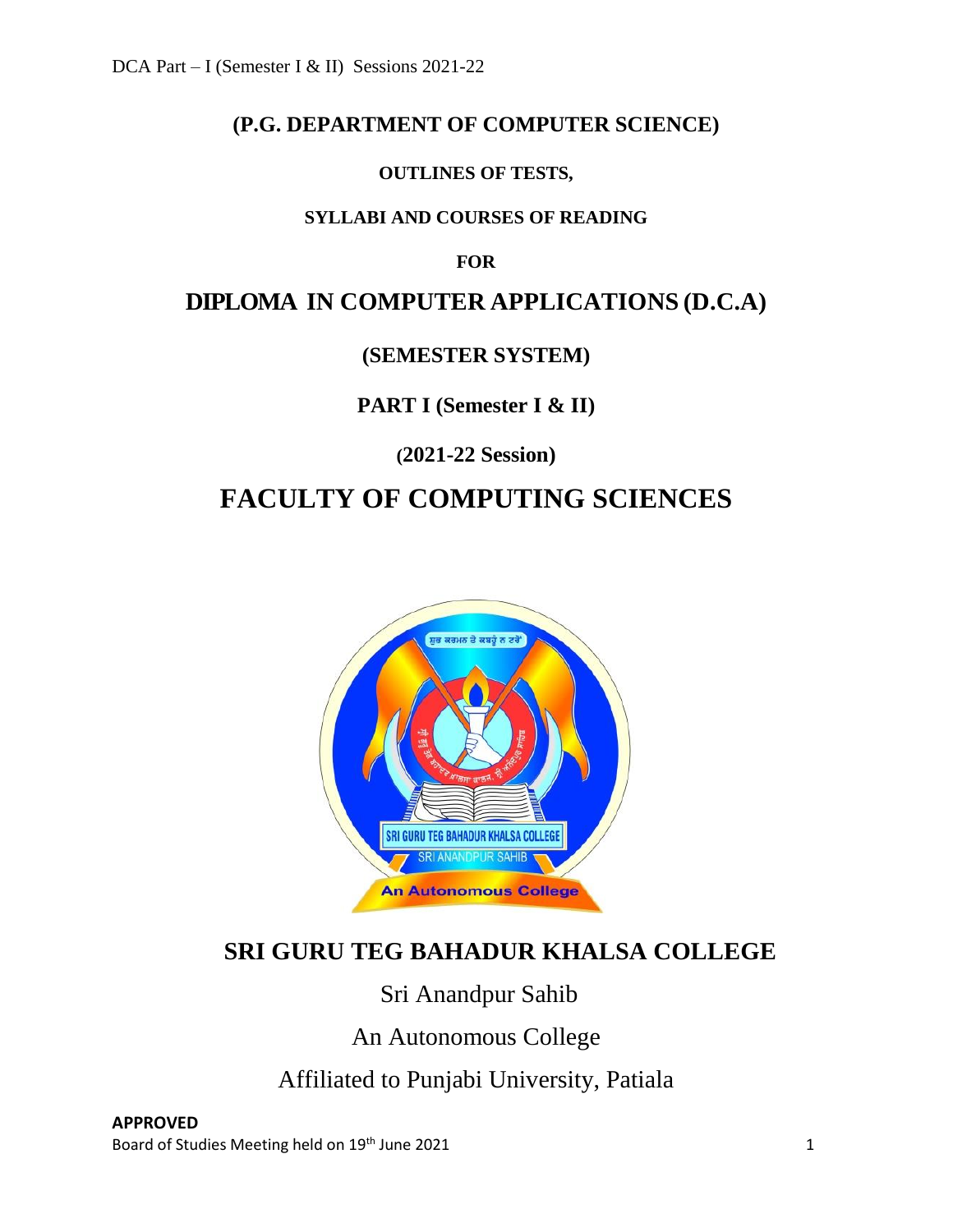### **SYLLABI, OUTLINES OF PAPERS AND TESTS FOR**

#### **DIPLOMA IN COMPUTER APPLICATIONS (DCA)**

#### **First Year - First Semester Examinations**

| <b>PAPER</b><br><b>CODE</b> | <b>NAME OF</b><br><b>SUBJECT</b>         | <b>HOURS PER</b><br><b>WEEK</b> |               |                | <b>EXAMINATION SCHEME MARKS</b> |                 |                 |                  |              |                |
|-----------------------------|------------------------------------------|---------------------------------|---------------|----------------|---------------------------------|-----------------|-----------------|------------------|--------------|----------------|
|                             |                                          | L                               | T             | ${\bf P}$      | <b>TOTAL</b>                    | <b>Internal</b> | <b>External</b> | <b>Practical</b> | <b>Total</b> | <b>Credits</b> |
| <b>DCA-111</b>              | Fundamentals<br>of IT                    | $\overline{4}$                  | --            | $-$            | $\overline{4}$                  | 30              | 70              |                  | 100          | 4              |
| <b>DCA-112</b>              | Operating<br>Systems                     |                                 | $-$           | $-$            | $\overline{4}$                  | 30              | 70              |                  | 100          | $\overline{4}$ |
| $DCA-113$                   | Workshop on<br>Adobe<br>Photoshop        | $-$                             | --            | $\overline{4}$ | $\overline{4}$                  | 100             |                 |                  | 100          | 2              |
| $DCA-114$                   | Software<br>Lab-I (Office<br>Automation) | $-$                             | --            | $\overline{4}$ | $\overline{4}$                  | 30              | 70              |                  | 100          | $\overline{2}$ |
| <b>TOTAL</b>                |                                          | 08                              | $\sim$ $\sim$ | 08             | 16                              | 190             | 210             |                  | 400          | 12             |

#### **For Session 2021-22**

### **1. The breakup of marks for the practical will be as under:**

|        | $\mathbf{i}$ . | <b>Internal Assessment</b>                                                         | 30 Marks |
|--------|----------------|------------------------------------------------------------------------------------|----------|
|        | 11.            | Viva Voce (External Evaluation)                                                    | 40 Marks |
|        |                | iii. Practical Performance & write up (External Evaluation)                        |          |
| under: |                | 2. The breakup of marks for the internal assessment for theory Subjects will be as |          |
|        |                | Mid semester test $-I$                                                             | 10 Marks |
|        |                | Mid semester test $-$ II                                                           | 10 Marks |
|        |                | Attendance                                                                         | 5 Marks  |
|        |                | Assignment                                                                         | 5 Marks  |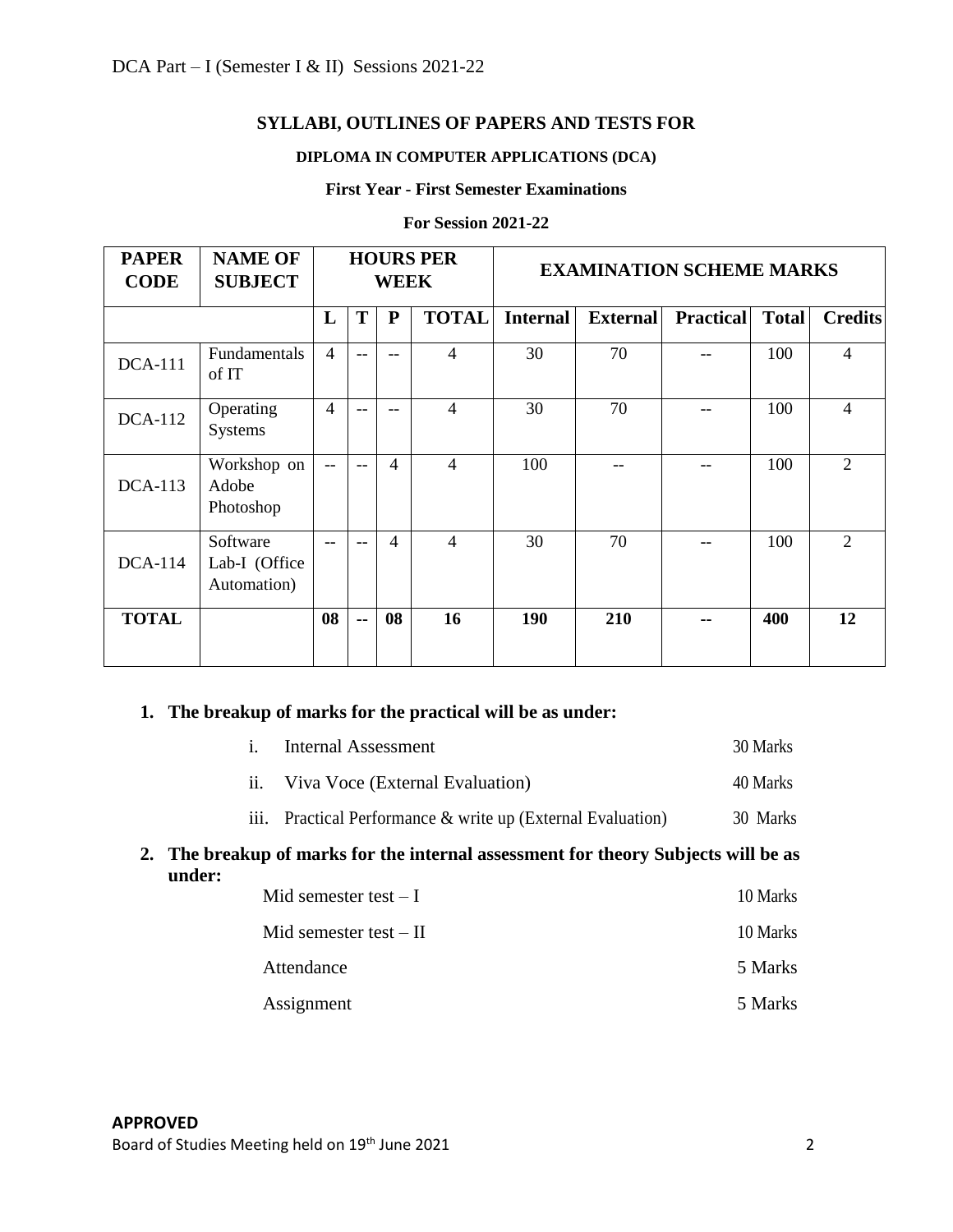### **SYLLABI, OUTLINES OF PAPERS AND TESTS FOR**

### **DIPLOMA IN COMPUTER APPLICATIONS (DCA)**

#### **First Year - Second Semester Examinations**

| <b>PAPER</b><br><b>CODE</b> | <b>NAME OF</b><br><b>SUBJECT</b>        | <b>HOURS PER</b><br><b>WEEK</b> |       |                |                          | <b>EXAMINATION SCHEME MARKS</b> |                 |                  |              |                             |
|-----------------------------|-----------------------------------------|---------------------------------|-------|----------------|--------------------------|---------------------------------|-----------------|------------------|--------------|-----------------------------|
|                             |                                         | L                               | T     | P              | <b>TOTAL</b>             | <b>Internal</b>                 | <b>External</b> | <b>Practical</b> | <b>Total</b> | <b>Credits</b>              |
| <b>DCA-121</b>              | Computer<br>Communication<br>& Internet | $\overline{4}$                  | $- -$ | $- -$          | $\overline{4}$           | 30                              | 70              |                  | 100          | 4                           |
| <b>DCA-122</b>              | <b>RDBMS</b>                            |                                 |       | --             | 4                        | 30                              | 70              |                  | 100          | 4                           |
| <b>DCA-123</b>              | Workshop<br>on<br><b>Corel Draw</b>     |                                 |       | $\overline{4}$ | 4                        | 100                             |                 |                  | 100          | $\overline{2}$              |
| <b>DCA-124</b>              | Software Lab-II<br>(Oracle)             |                                 | $- -$ | $\overline{4}$ | 4                        | 30                              | 70              |                  | 100          | 2                           |
| <b>DCA-125</b>              | Software Lab-<br>III (Internet)         |                                 | $-$   | $\overline{4}$ | $\overline{\mathcal{A}}$ | 30                              | 70              |                  | 100          | $\mathcal{D}_{\mathcal{L}}$ |
| <b>TOTAL</b>                |                                         | 08                              | --    | 12             | 20                       | <b>220</b>                      | 280             |                  | 500          | 14                          |

#### **For Session 2021-22**

### **1. The breakup of marks for the practical will be as under:**

| $\mathbf{i}$ .    | <b>Internal Assessment</b>                                                         | 30 Marks |
|-------------------|------------------------------------------------------------------------------------|----------|
| $\overline{11}$ . | Viva Voce (External Evaluation)                                                    | 40 Marks |
|                   | iii. Practical Performance & write up (External Evaluation)                        | 30 Marks |
| under:            | 2. The breakup of marks for the internal assessment for theory Subjects will be as |          |
|                   | Mid semester test $-I$                                                             | 10 Marks |
|                   | Mid semester test $-II$                                                            | 10 Marks |
|                   | Attendance                                                                         | 5 Marks  |
|                   | Assignment                                                                         | 5 Marks  |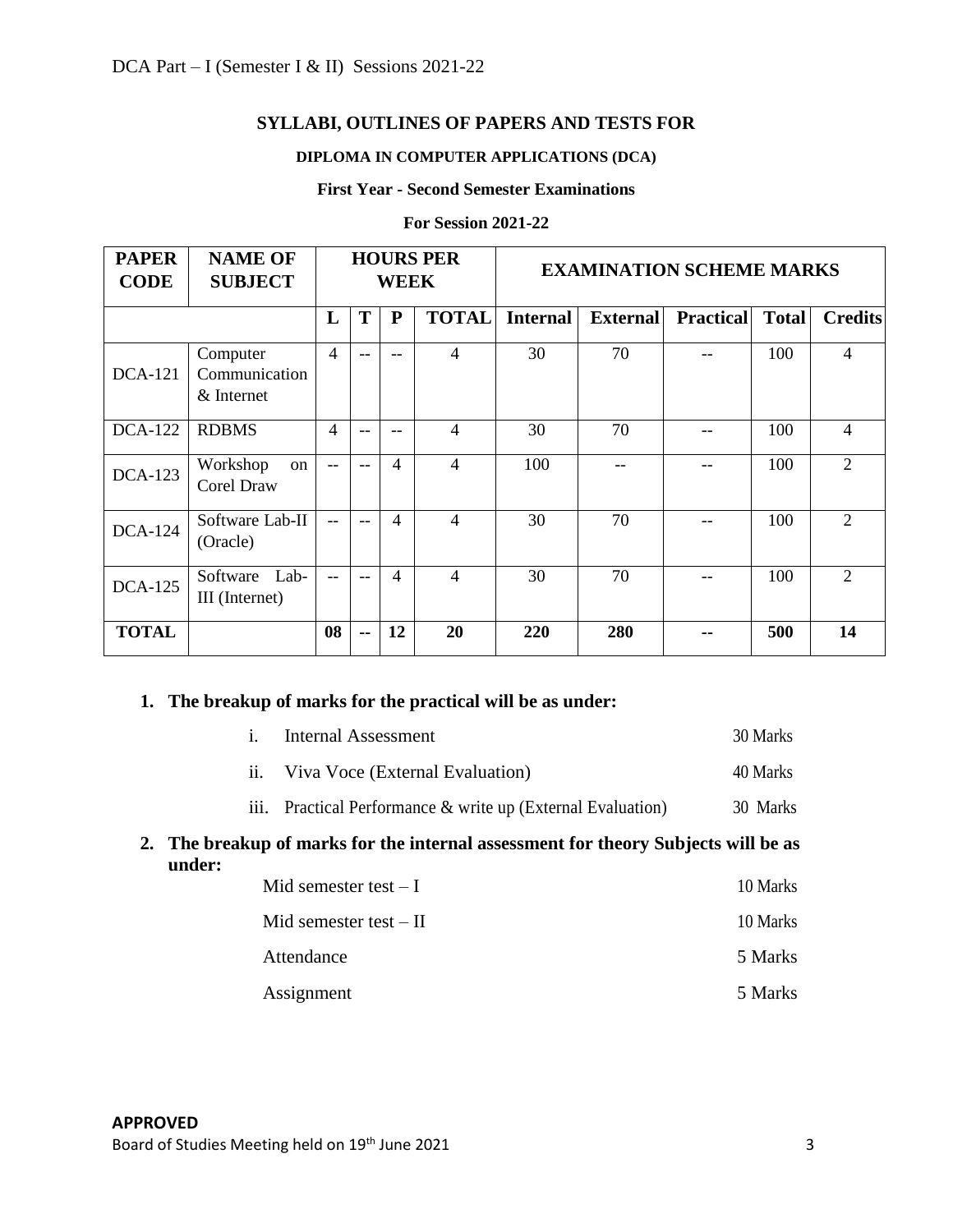# **FUNDAMENTALS OF INFORMATION TECHNOLOGY DCA 111 4 CREDITS: 4H (L)**

**Time Allowed: 3 Hours Max. Marks: 100 and Max. Marks: 100 and Max. Marks: 100 and Max. Marks: 100 and Max. Marks: 100 and Max. Marks: 100 and Max. Marks: 100 and Max. Marks: 100 and Max. Marks: 100 and Max. Marks: 100 and Number of Lectures per Week: 4 CONFIGURER 20 ATTLE External Marks: 70 ATTLE External Marks: 70 ATTLE EXTERNAL EXTERNAL EXTENDION OF LATING ANGLES AND THE EXTENDION OF LATING ASSAULT ATTLE ATTLE ATTLE ATTLE ATTLE ATTLE ATT** Pass Percentage: 35% **Internal Assessment: 30** 

#### **Instructions for the Paper Setter**

The question paper will consist of three sections: A, B & C. Sections A& B will have four questions each from the respective sections of the syllabus carrying 10 marks for each question. Section C will have 10 short-answer type questions carrying at total of 30 marks, which will cover the entire syllabus uniformly.

#### **Instructions for the Candidates**

Candidates are required to attempt two questions each from the sections A & B of the question paper and the entire section C.

#### **Section A**

**Computer Fundamentals:** Block diagram of Computer, Characteristics and Types of Computers. **Input/output Devices:** Keyboard & Mouse, Trackball, Joystick, Scanner (OCR, OMR, MICR) Displays-CRT, LCD, LED, Plotter, Printer-Impact & Non-Impact Printers, Speakers

**Memories:** Types, Units of Memory, Primary Storage-RAM, ROM, Cache, Virtual Memory. Secondary Storage -Drives – CD, DVD(R/W), Hard Disk, Pen Drive.

**Languages**: Machine, Assembly, High-Level, Translators (Assembler, Compiler & Interpreter), Algorithm & Flow Charts, Hardware, Software, Application Software & System Software.

**Number System**: Non-Positional & Positional Number Systems, Concept of Bit and Byte, binary, decimal, hexadecimal, and octal systems, Base Conversion from one system to another system, Binary Arithmetic: Addition, Subtraction and Multiplication, 1's Complement, 2's Complement, Subtraction using 1's Complement & 2's Complement.

**Computer Codes**: Weighted & Non-Weighted Codes, BCD, EBCDIC, ASCII, Unicode.

#### **Section-B**

**Applications of IT:** IT in Business and Industry, IT in Education and Training, IT in Science and Technology, IT and Entertainment.

**Advanced Trends in IT:** Mobile Internet, GPS, 3G, 4G, Wi-Fi, Bluetooth, Cloud Technology, Virtual LAN Technology, Firewall, e-Commerce, M-Commerce, Nanotechnology, Virtual Reality, BPO, KPO, Online Shopping, Social Media: YouTube, Facebook, Linkedin, Twitter, Google+.

**MS-WORD:** Introduction Basic Editing, Formatting, Templates, Working with Graphics and

#### **APPROVED**

Board of Studies Meeting held on 19<sup>th</sup> June 2021 **Accord 2018** 2021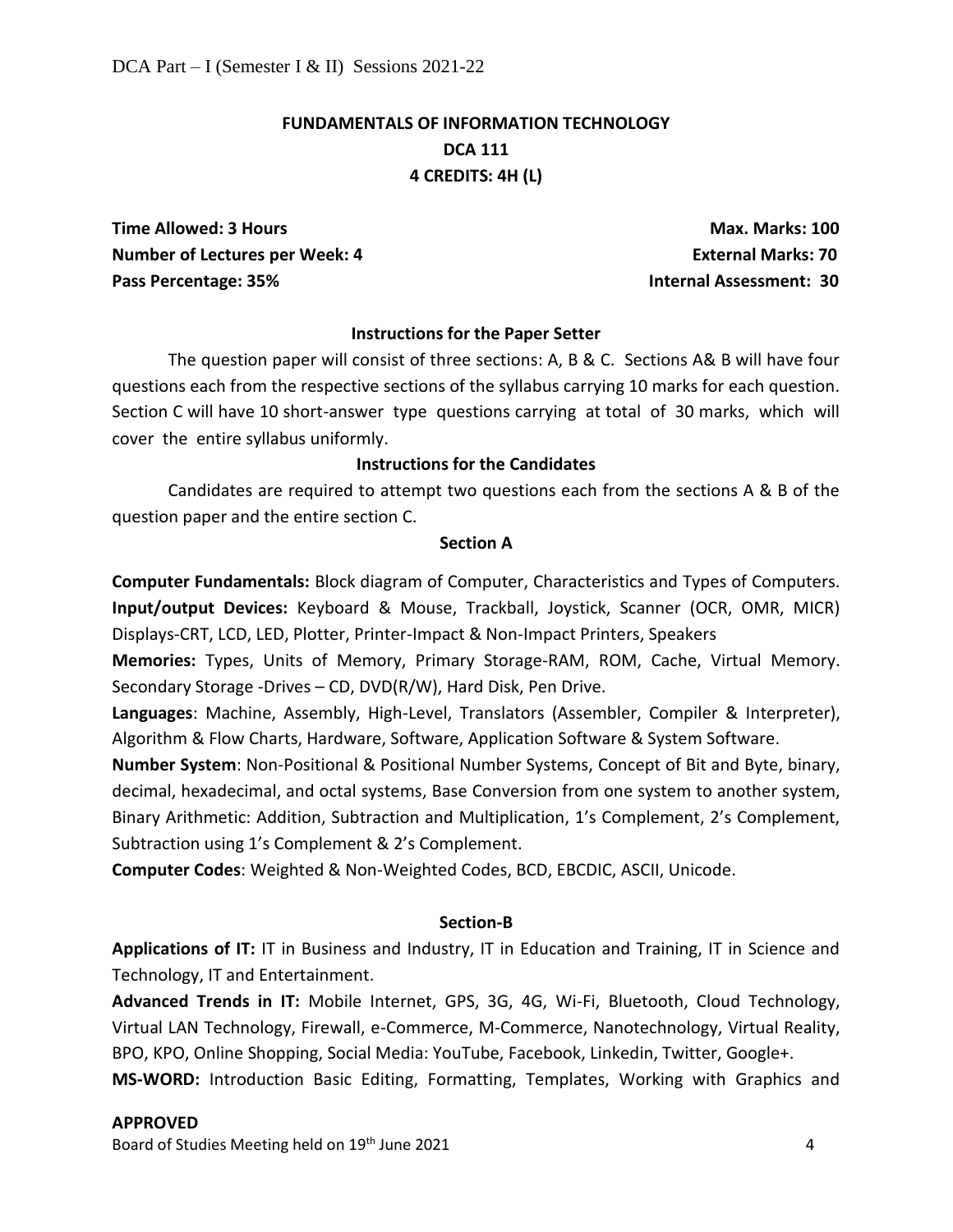Pictures, Tables, Desktop Publishing, Mail Merge, Proofing, Printing, and Publishing, Comparing, Merging, and Protecting Documents.

**MS-POWERPOINT:** Introduction, Using Themes and Layouts, Inserting Text and Using WordArt, Inserting Graphics (Tables, Charts, Shapes, Clip-Art), Working with Videos, Movie-Clips, Animations, and Transitions, Sounds, Editing, Saving, Printing and Publishing Tools, Help.

**MS-EXCEL:** Introduction, Worksheets and Workbooks, Entering Information into MS Excel, formatting a Worksheet, Adding Elements to a Workbook, Charts, Formulas and Calculations, Statistical functions and financial functions.

### **References:**

- 1. P.K. Sinha and P. Sinha, "Computer Fundamentals",BPB.
- 2. N. Subramanian, Introduction to Computers, Tata McGraw-Hill.
- 3. Edward G. Martin, "Discovering Microsoft Office 2016", Wiley Custom Learning Solutions.
- 4. Kate Shoup, "Teach Yourself Visually Office 2010",Visual.
- 5. V. Rajaraman, "Computer fundamentals",PHI.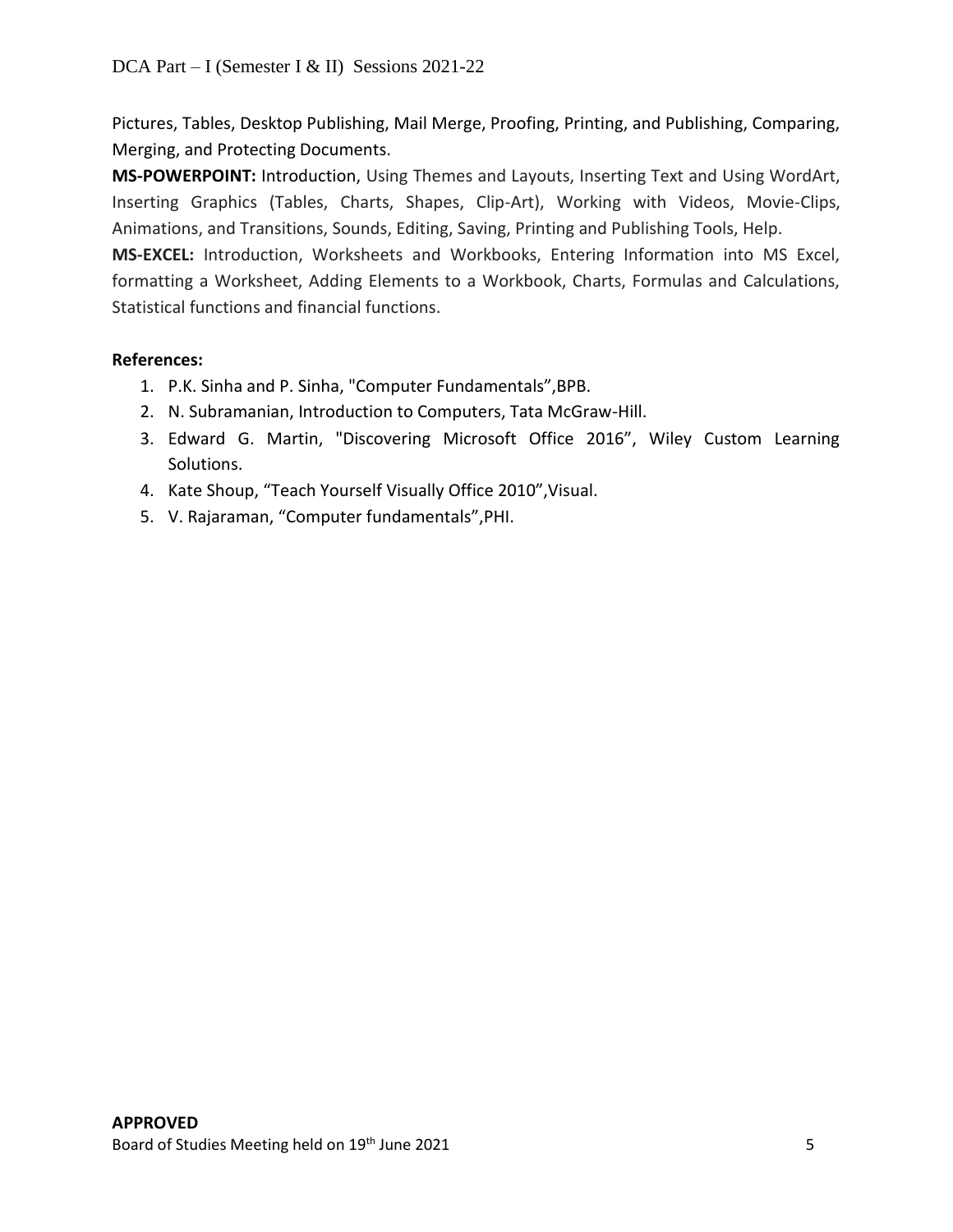# **OPERATING SYSTEMS DCA 112 4 CREDITS: 4H (L)**

**Time Allowed: 3 Hours Max. Marks: 100 Number of Lectures per Week: 4 Constrained Burger Constrained Burger Constrained Marks: 70 Constrained Marks: 70** Pass Percentage: 35%

#### **Instructions for the Paper Setter**

The question paper will consist of three sections: A, B & C. Sections A& B will have four questions each from the respective sections of the syllabus carrying 10 marks for each question. Section C will have 10 short-answer type questions carrying at total of 30 marks, which will cover the entire syllabus uniformly.

#### **Instructions for the Candidates**

Candidates are required to attempt two questions each from the sections A & B of the question paper and the entire section C.

#### **Section A**

**Operating System** – Definition, Need, Services, Types of operating systems: simple batch system, multi programmed batch system, time sharing system, parallel system, distributed system, real time system, personal computer system. Operating system components, operating system services, system calls.

**Process Managemen**t – process definition, process state, process scheduling, operations on processes, Basic concepts of thread, Difference between process and thread.

**CPU Scheduling** – Basic concepts, scheduling criteria, scheduling algorithms – FCFS, SJF, Round Robin and Multilevel queue scheduling.

#### **SECTION-B**

**Deadlocks** – Characteristics of deadlocks, methods for handling deadlocks, deadlock prevention, deadlock avoidance

**Memory Management** – Logical versus Physical address space, swapping, contiguous allocation, Paging, Concept of Virtual memory, Implementation by Demand Paging, Page replacement algorithms – FIFO, Optimal, LRU, Concept of thrashing .

**File Management** – Allocation methods: contiguous allocation, linked allocation and indexed allocation;

**Device Management** – Disk Scheduling: FCFS, SSTF, SCAN, C-SCAN, LOOK.

#### **References:**

1. Abraham Silberschatz, Peter B. Galvin, Operating Sytem Concepts, Addison –Wesley Publishing Co. Engineering, Third Edition 2005 ,PankajJalote, Narosa Publications. 5<sup>th</sup> Edition.

#### **APPROVED**

Board of Studies Meeting held on 19<sup>th</sup> June 2021 **6** and the studies of the studies of the studies of the studies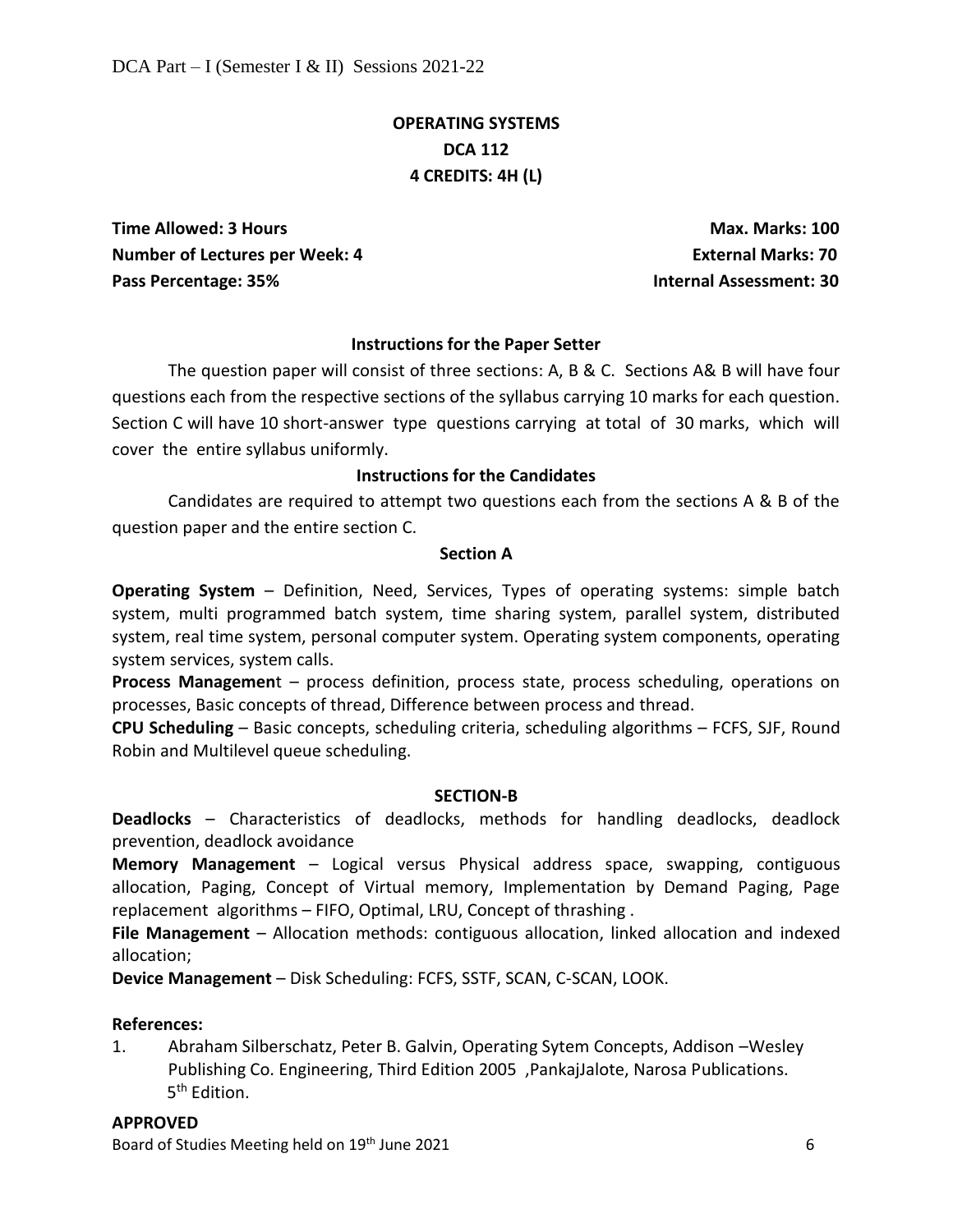# **WORKSHOP ON ADOBE PHOTOSHOP DCA 113 2 CREDITS: 4H (P)**

**Time Allowed: 3 Hours Max. Marks: 100 Number of Practicals per Week: 4 Internal Evaluation: 100 Pass Percentage: 35%** 

#### **Section A**

**Introduction to Photoshop**: Basics of Adobe Photoshop. Understanding pixels & resolution. Exploring menus, panels and toolbox. Creating new image files and opening existing files in Photoshop. Understanding and handling different image file formats, changing the resolution, color, greyscales and size of the images. Zooming & panning an image. Working with multiple images, rulers, guides & grids. Creating multicolor images and using brushes, adjusting color using the panel. Cropping, rotating, overlapping and super imposing photos on a page. Undoing Steps with History

**Working with selections, layers and channels**: Understanding selection tools, refining the selection and edges. Understanding layers, creating, selecting, editing, locking and grouping layers. Layer styles, consolidating layers. Manipulating layer mask. Understanding color channels, working with channels panel.

**Working with filters**: Basics of Filters, constructive filters, blur filters, destructive filters, effects filters, render filters, liquify filter and other filters required for artistic effects.

Creating images for the web: understanding web image formats, preparing and slicing images for the web use. Adding transparency to the web, previewing images in a browser.

#### **References:**

- 1. Adobe Photoshop CS6, Bible the comprehensive, tutorial resource Lisa Danae Dayley, Brad Dayley – WileyIndia
- 2. Photoshop 7 Savvy Steve Romaniello BPBPublications.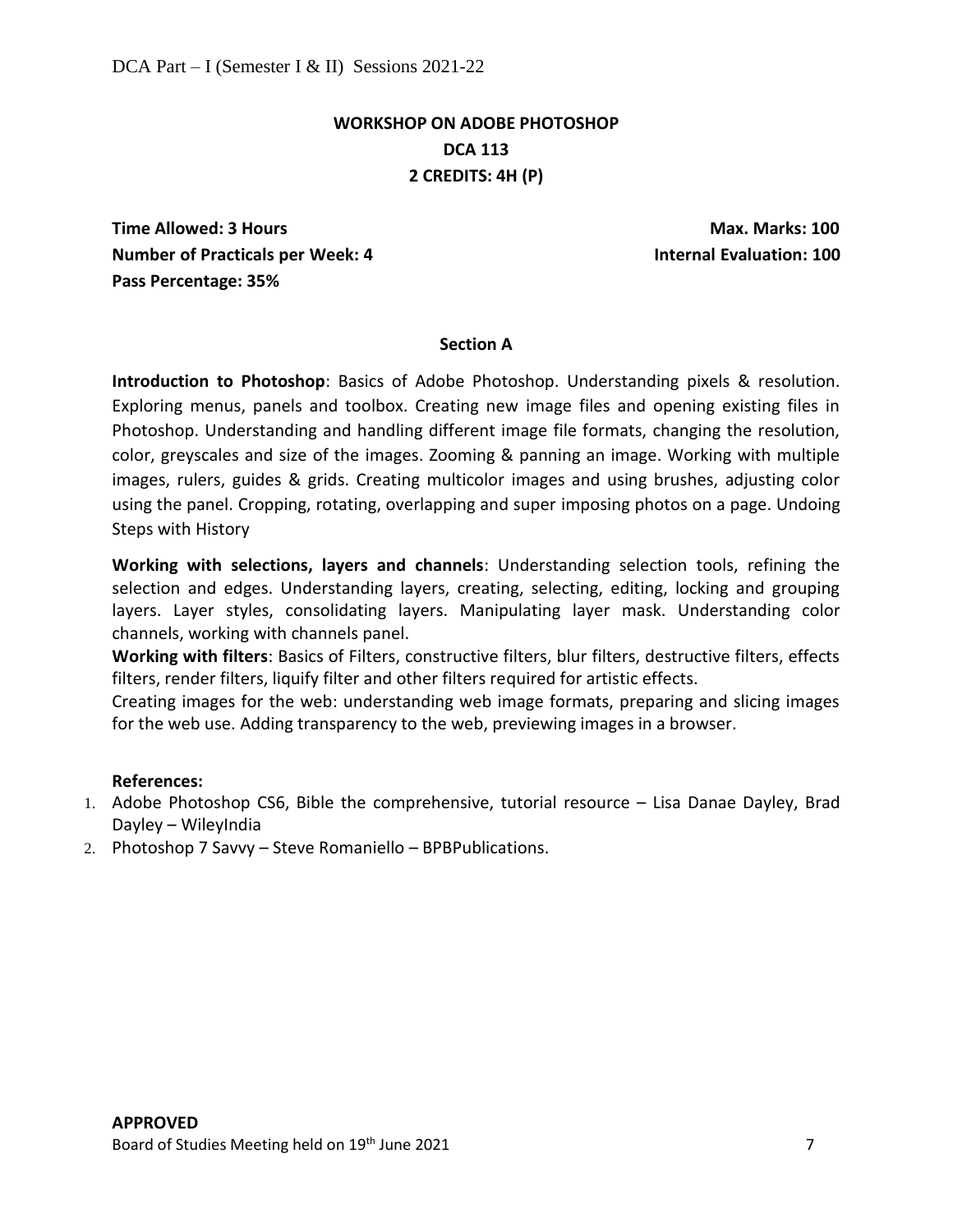# **SOFTWARE LAB-II (BASED ON DCA 111) DCA 114 2CREDITS:4H (P)**

**Time Allowed: 3 Hours Max. Marks: 100 Number of Practicals per Week: 4 COVID-EXTERNAL EXTERNAL EXTERNAL PROOF PRACTICAL PROOF PROOF PROOF PROOF PROOF PROOF PROOF PROOF PROOF PROOF PROOF PROOF PROOF PROOF PROOF PROOF PROOF PROOF PROOF PROOF PROOF PROOF PROOF P** Pass Percentage: 35% **Internal Assessment: 30** 

**This laboratory course will comprise of exercises to supplement what is learnt under paper BHM DCA 111: Fundamentals of Information Technology.**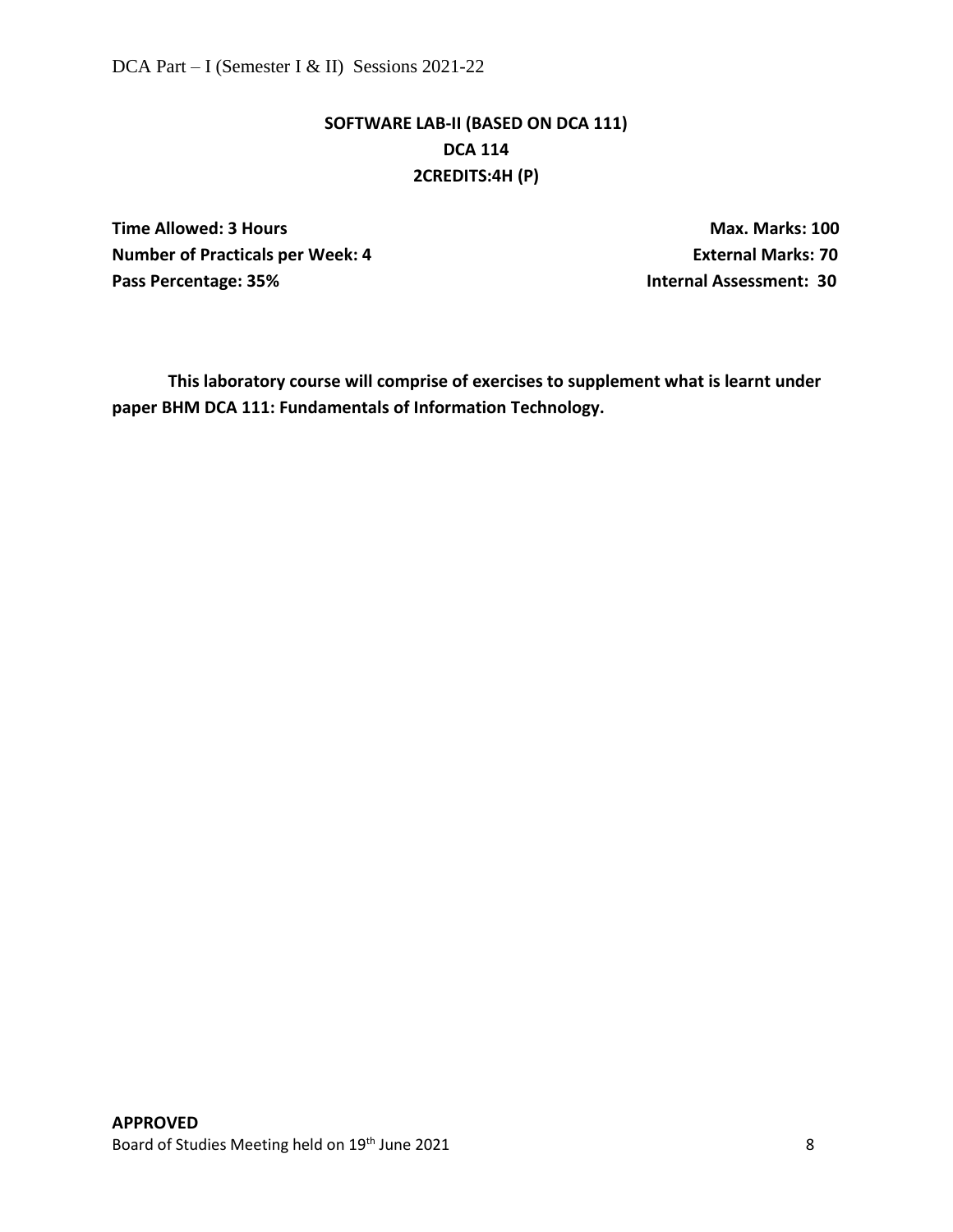# **COMPUTER COMMUNICATION & INTERNET DCA 121 4 CREDITS: 4H (L)**

**Time Allowed: 3 Hours Max. Marks: 100 Number of Lectures per Week: 4 Conservation Conservation Conservation Conservation Conservation Conservation Conservation Conservation Conservation Conservation Conservation Conservation Conservation Conservation Conserva** Pass Percentage: 35% **Internal Assessment: 30** 

#### **Instructions for the Paper Setter**

The question paper will consist of three sections: A, B & C. Sections A& B will have four questions each from the respective sections of the syllabus carrying 10 marks for each question. Section C will have 10 short-answer type questions carrying at total of 30 marks, which will cover the entire syllabus uniformly.

#### **Instructions for the Candidates**

Candidates are required to attempt two questions each from the sections A & B of the question paper and the entire section C.

#### **Section A**

**Concepts:** Internet, internet and Intranet differences among them

About Internet and Its Working, Business use of Internet, Services Offered by Internet, Evolution of Internet, Internet Service Provider (ISP), Windows Environment for Dial Up Networking (Connecting to internet).

**Email:** Basic Introduction, Advantages and Disadvantage, Structure of an E-Mail Message, Working of E-Mail (sending & receiving messages), Managing Email (creating new folders, deleting messages, forwarding messages, filtering messages), Configuration of Outlook Express.

#### **SECTION B**

**Introduction to the Functionality of Web Browsers:** Internet Explorer, Netscape Navigator Concept of WWW, surfing through web sites. Web Browsing (opening, viewing, saving a web page and book mark). Searching and downloading of different sites and software.

**Introduction to HTML** Structure of HTML, Web Page, Head and Body Sections, General structure of HTML tag, its name, attributes, starting and ending a tag, various text formatting tags in HTML, Proper nesting of Tags, Defining Image Map, Formatting information table with row and column spans, Adding images, audio and video objects, Hyper linking.

**Using HTML:** forms and its elements, working with HTML frames using frameset tag and frame properties.

#### **References:**

- 1. Thomas A.Powell, The Complete Reference HTML & CSS, Tata McGraw-Hill.
- 2. Khurana, R., HTML, APH Publishing

#### **APPROVED**

Board of Studies Meeting held on 19<sup>th</sup> June 2021 **Container a studies that the Studies of Studies Automateur** 9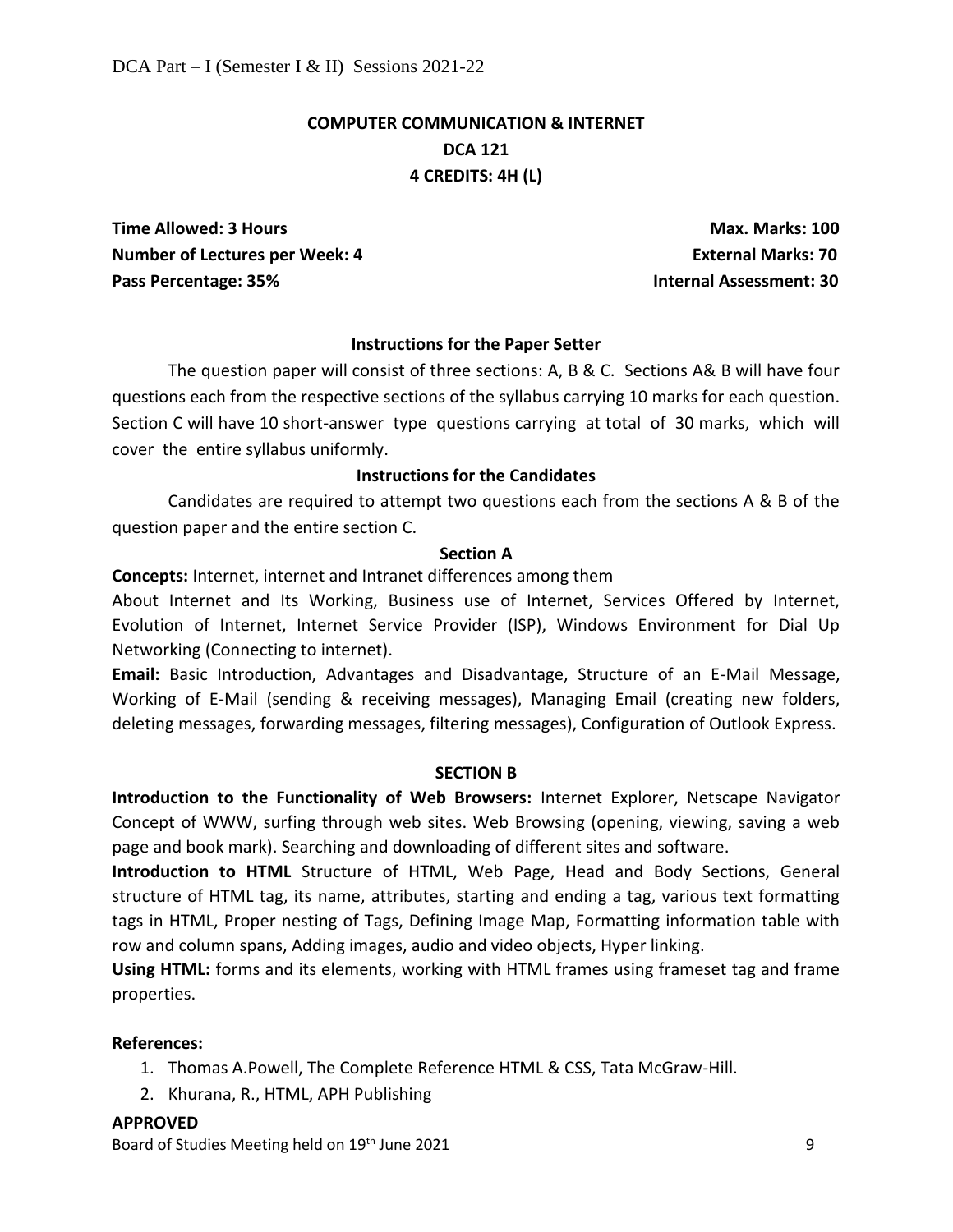- 3. Pascal Press, Internet, Pascal Press.
- 4. Heathcote, Internet Right From The Start, BPB Publications.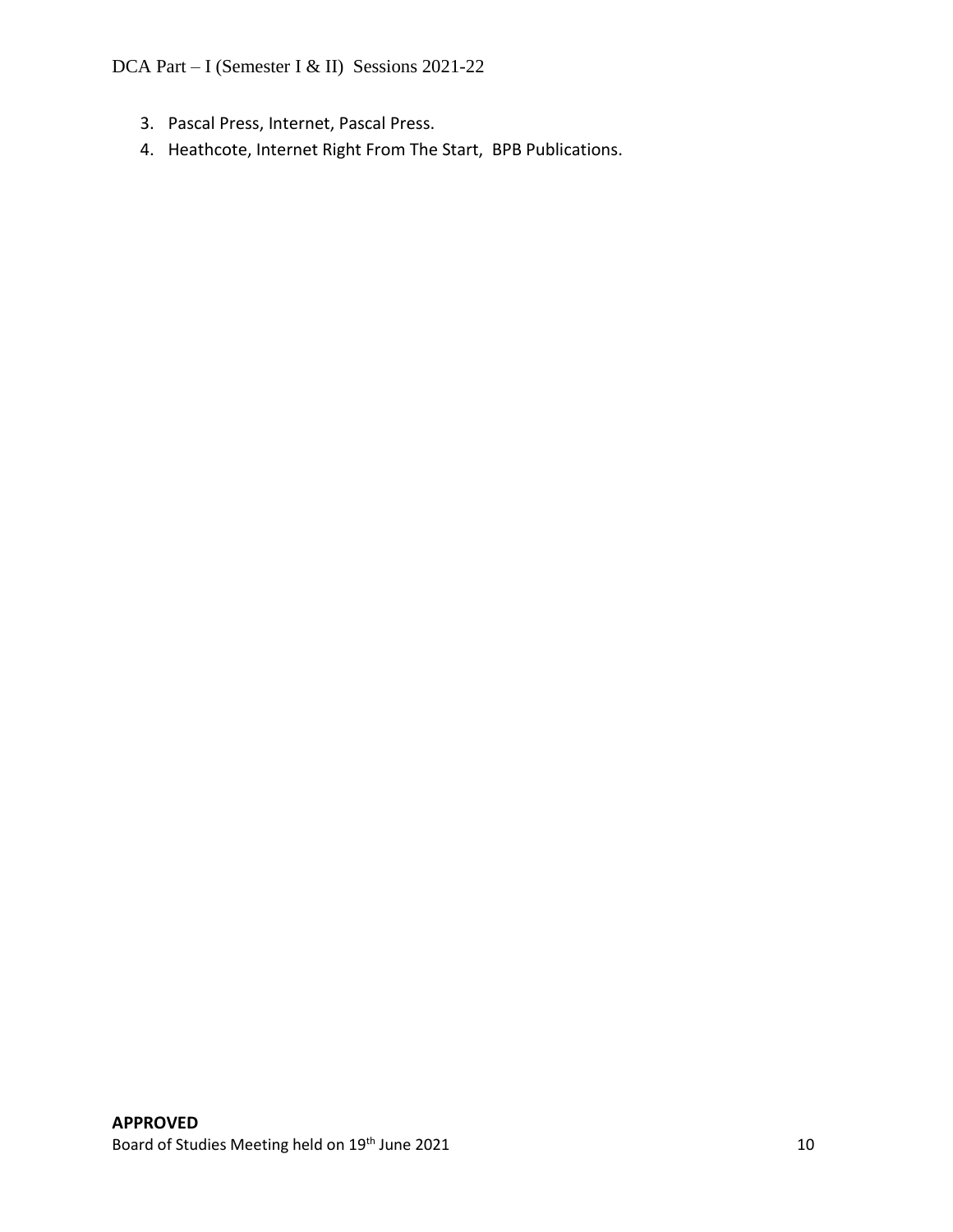# **RELATIONAL DATABASE MANAGEMENT SYSTEMS DCA 122 4 CREDITS: 4H (L)**

**Time Allowed: 3 Hours Max. Marks: 100 Number of Lectures per Week: 4 Conservation Conservation Conservation Conservation Conservation Conservation Conservation Conservation Conservation Conservation Conservation Conservation Conservation Conservation Conserva** Pass Percentage: 35% **Internal Assessment: 30** 

#### **Instructions for the Paper Setter**

The question paper will consist of three sections: A, B & C. Sections A& B will have four questions each from the respective sections of the syllabus carrying 10 marks for each question. Section C will have 10 short-answer type questions carrying at total of 30 marks, which will cover the entire syllabus uniformly.

#### **Instructions for the Candidates**

Candidates are required to attempt two questions each from the sections A & B of the question paper and the entire section C.

#### **Section A**

**Introduction to RDBMS**: Product and their Features, Difference between DBMS and RDBMS, Relationship among application programs, RDBMS, Basic File Operations: Opening Files, Closing Files, Reading and Writing, Seeking

**File Organization:** Field and Record structure in file, Record Types, Types of file organization, Sequential, Indexed, and Hashed.

**Transaction Management**: Transaction Concept, Properties, Transaction States, Concurrent Execution, Serializability, Conflict Serializability, View Serializability, Recoverability, Recoverable Schedule, Cascadless Schedule

**Concurrency Control**: Lock Based Protocol, Locks, Granting of Locks, Two Phase Locking Protocol, Timestamp Based Protocol, Timestamp, Timestamp ordering protocol, Thomas's Write Rule, Validation Based Protocol, Deadlock Handling, Deadlock Prevention, Deadlock Detection, Deadlock Recovery

#### **Section B**

**Recovery System**: Failure Classification, Transaction Failure, System Crash, Disk Failure, Storage Structures, Storage Types, Data Access, Recovery & Atomicity, Log based Recovery, Deferred Database Modification, Immediate Database Modification, Checkpoints, Recovery with Concurrent Transaction, Transaction Rollback, Restart Recovery, Remote Backup System

**Relational Query Language:** DDL, DML, DCL.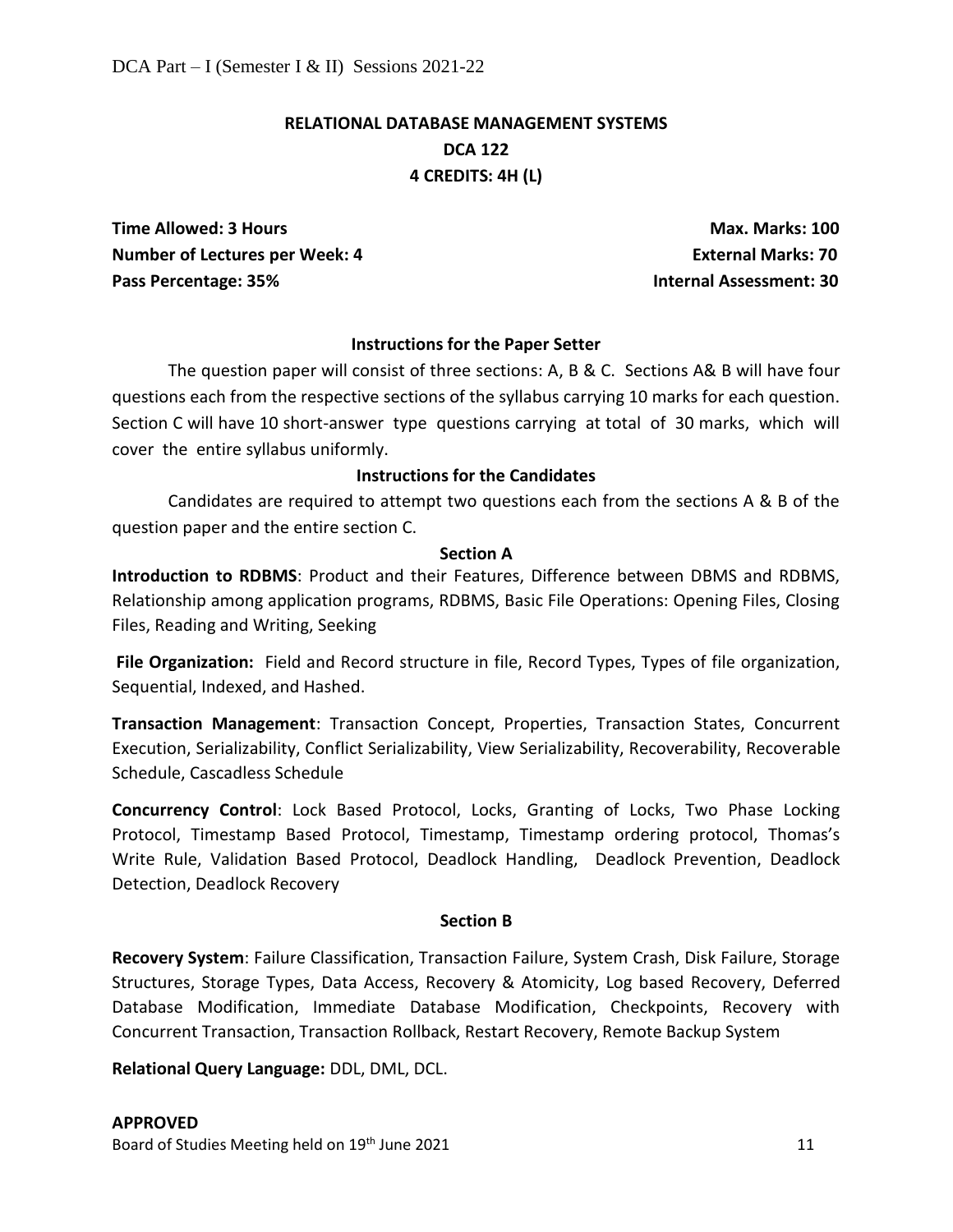**Introduction to Oracle:** Oracle as client/server architecture, getting started, creating, modifying, dropping databases. Inserting, updating, deleting data from databases, SELECT statement, Data constraints ( Null values, Default values, primary, unique and foreign key concepts)

Computing expressions, renaming columns, logical operators, range searching, pattern matching, Oracle functions, grouping data from tables in SQL, manipulating dates.

**Working with SQL:** triggers, use of data base triggers, database triggers Vs. SQL\*forms, types of triggers, how to apply database triggers, BEFORE vs. AFTER triggers, combinations, syntax for creating and dropping triggers.

### **References:**

- 1. B.P. Desai, "Database management system" BPB publications, New Delhi.
- 2. C.J. Date, "An Introduction to Data Base Systems", Narosa Publishers
- 3. Jeffrey D. Ullman, "Principles of Database Systems", Galgotia Pub.
- 4. D. Kroenke., "Database Processing", Galgotia Publications.
- 5. Henry F. Korth, "Database System Concepts", McGraw Hill. Inc.
- 6. Naveen Prakash, "Introduction to Database Management", TMH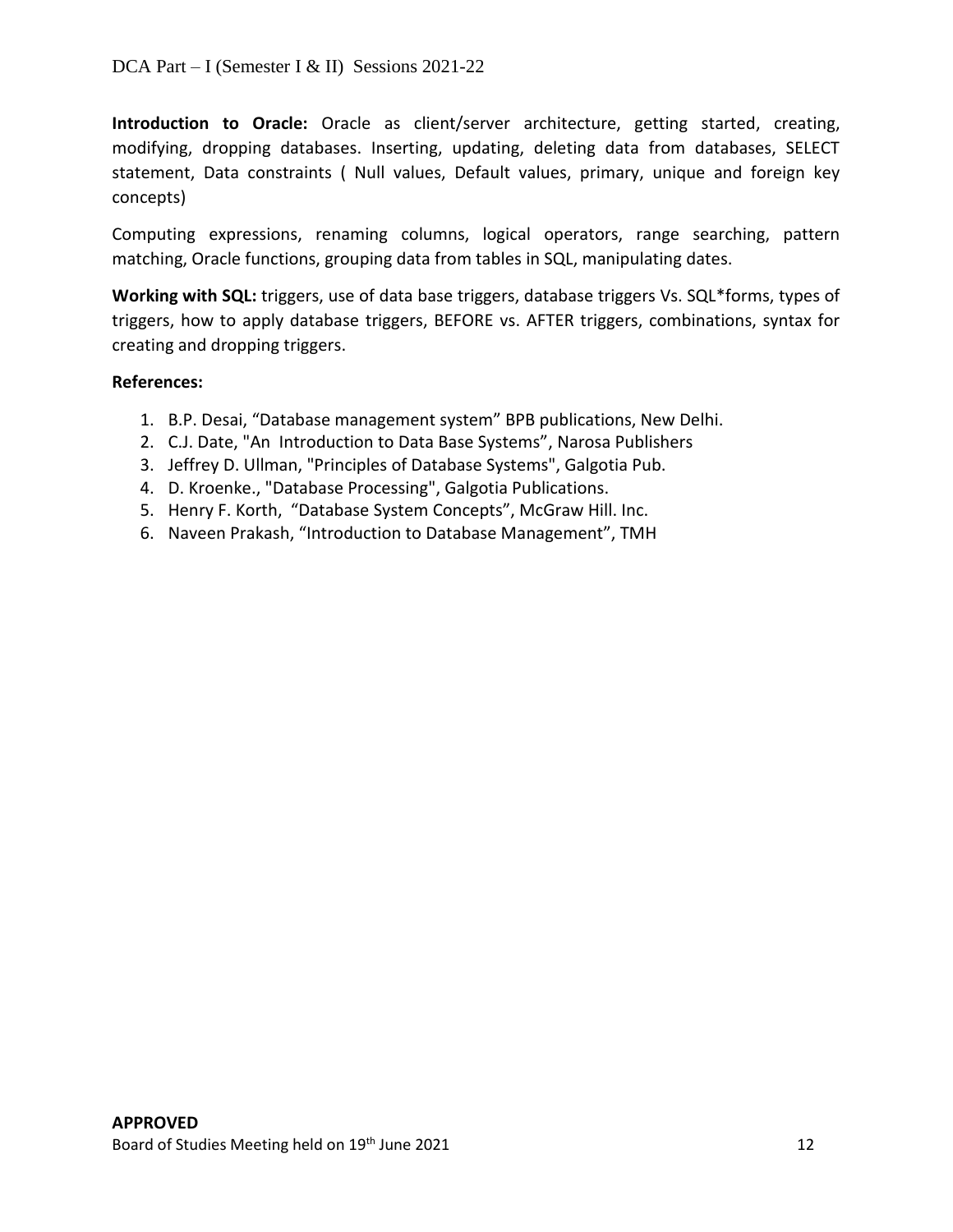### **WORKSHOP ON COREL DRAW DCA 123 2 CREDITS: 4H (P)**

**Time Allowed: 3 Hours Max. Marks: 100 Number of Practicals per Week: 4** Internal Evaluation: 100 **Pass Percentage: 35%** 

#### **Section A**

**Introduction to Corel draw**: Creating your first New Document , Exploring the user interface of Corel Draw, Device Central, working with Templates, Import, Export, Tools of Corel draw, pick tool, crop tool, text tool, freehand tool, rectangular tool(circle, star, Polygon), Interactive tool, Eyedropper tool, outline tool, Fill tool, interactive Fill tool.

Working with text and lines in Corel draw, Artistic text, Formatting text, changing shape of the text, Paragraph text, Working with Lines, Fitting text to a path, Applying effects to text.

**Working with shapes**: Creating Rectangle and Squares, Creating Circles and Ellipse, DrawingPolygons, Creating Star, Rotating shapes, Selecting fill and outline color

**Working with object**: Handling Objects in Corel draw, Positioning objects, Aligning and distributingobjects, sizing and scaling objects, rotating and mirroring objects, combining and breaking objects, Grouping, Creating Graphical special effects.

#### **Section B**

**Working with curves**: Drawing with Freehand Tool, Drawing Closed Curves, Bezier tool, Drawing with the Artistic Media tool, Pen tool, 3-Point Curve tool, Special Effect of corel draw, Blending tool, Contouring the Object, Distorting Objects, Envelope tool, Extruding of the Object, Drop Shadow, Applying Transparency Effect.

**Working with Colors and Bitmaps**: Color Slider, Color viewers, Fixed Pallets, Color Pallete Browser Docker, Using Color style Dockers, Converting Objects to Bitmap, 3D Effect, Art Effect,Blur Effect, Color Transformation Effect, Contour Effect, Creative Effect, Distort Effect, Noise Effect

**Working with tables**: Selecting, moving and navigating table components, Inserting and deleting table rows and columns, Resizing table cells, rows, and columns, formatting tables and cells, working with text in tables, Merging and splitting tables and cells, Corel Draw and Web, Saving the file as webpage, publishing your drawing as a webpage, Creating Rollover Buttons.

#### **References:**

- 1. Corel Draw X5 in simple steps by Kogent Learning Solutions.
- 2. Corel Draw X5 The Official Guide by Tata McGraw Hill written by Gary David Bouton.

#### **APPROVED**

Board of Studies Meeting held on 19<sup>th</sup> June 2021 **13** and the studies of the studies of the studies of the studies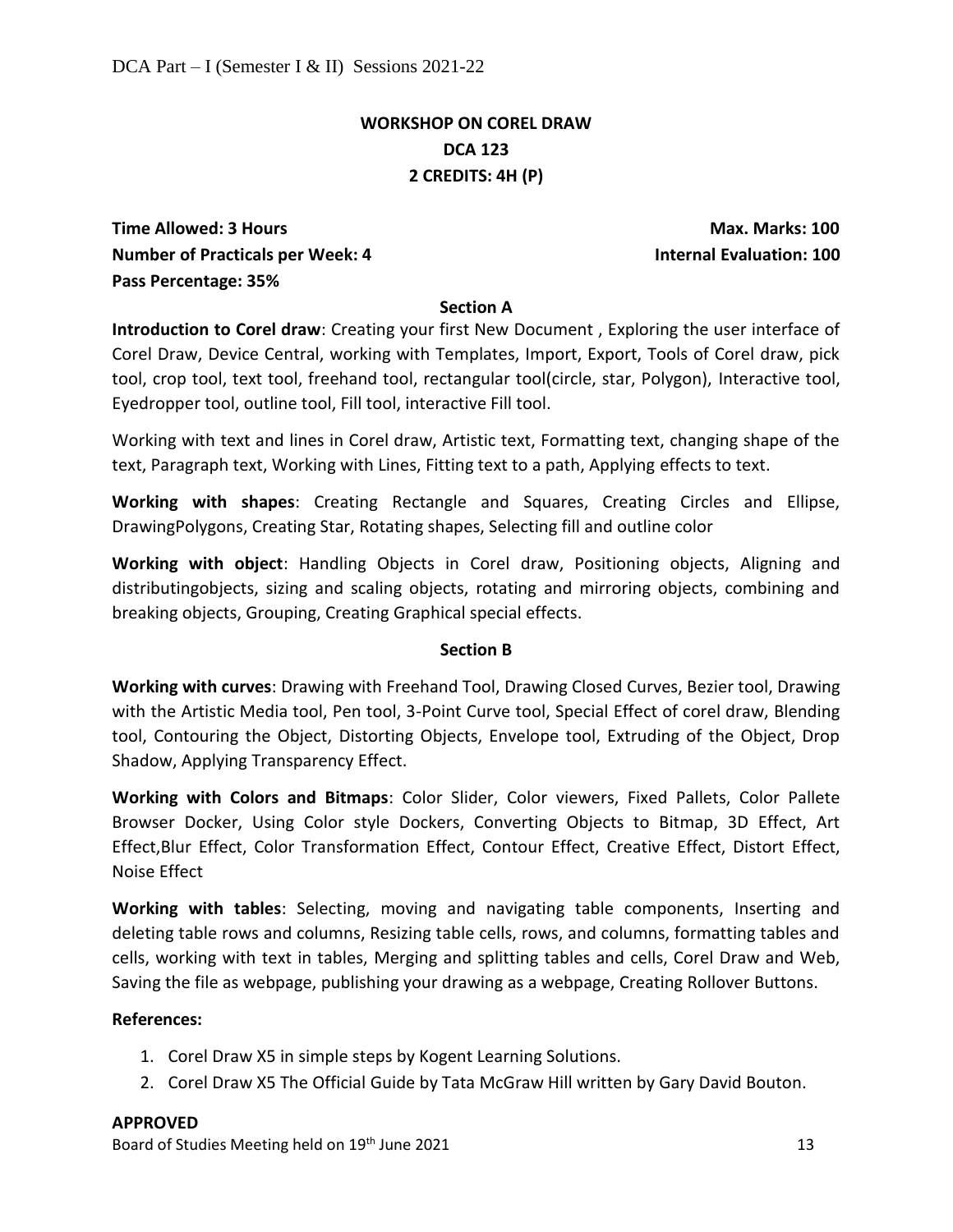# **SOFTWARE LAB-II (ORACLE) DCA 124 2 CREDITS: 4H (P)**

**Time Allowed: 3 Hours Max. Marks: 100 Number of Practicals per Week: 4 External Marks: 70** Pass Percentage: 35% **Internal Assessment: 30** 

**This laboratory course will comprise of exercises to supplement what is learnt under paper DCA-122: Relational Database Management System.**

#### **Students are required to practices writing SQL statements for:**

- 1. Creating the Table
- 2. Querying the record using order by clause
- 3. Querying the record using group by clause
- 4. Querying the record using multiple conditions
- 5. Create Synonyms
- 6. Create Sequences
- 7. Create Views
- 8. Create Indexes
- 9. Create triggers
- 10. Create cursors for procedures